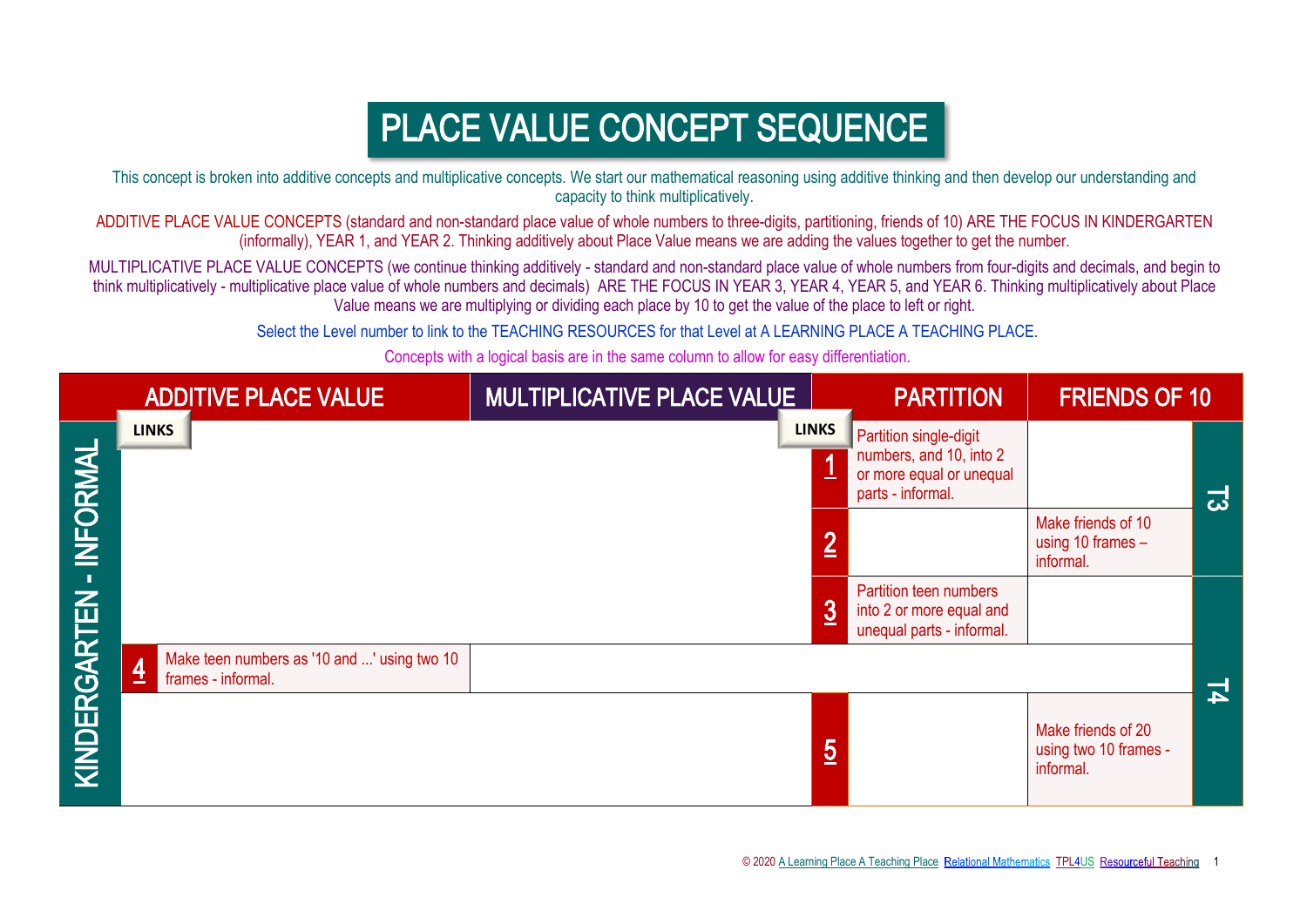|             | <b>ADDITIVE PLACE VALUE</b>                                                                                                                                                                                                                                                                           | <b>MULTIPLICATIVE</b><br><b>PLACE VALUE</b> |                                 | <b>PARTITION</b>                                                                                      | <b>FRIENDS OF 10</b>                                                                                                                                |                |
|-------------|-------------------------------------------------------------------------------------------------------------------------------------------------------------------------------------------------------------------------------------------------------------------------------------------------------|---------------------------------------------|---------------------------------|-------------------------------------------------------------------------------------------------------|-----------------------------------------------------------------------------------------------------------------------------------------------------|----------------|
|             | <b>LINKS</b><br>Explain place value of teen numbers on a place value<br>$\overline{1}$<br>chart.                                                                                                                                                                                                      |                                             | <b>LINKS</b><br>$\underline{6}$ |                                                                                                       | .1 Friends of 10 through<br>addition<br>.2 Friends of 10 through<br>subtraction<br>.3 Friends of 10 through<br>commutativity.                       | 그              |
|             | Use these concepts now to add and subtract single-digit numbers bridging 10 using place value. (Addition and Subtraction 6 and 7)                                                                                                                                                                     |                                             | 8                               | Partition single-digit numbers and<br>teen numbers using place value<br>and non-place value.          |                                                                                                                                                     |                |
| <b>YEAR</b> |                                                                                                                                                                                                                                                                                                       |                                             | 9<br>10                         |                                                                                                       | .1 Friends of 20 through<br>addition.<br>.2 Friends of 20 through<br>subtraction.<br>Friends of any decade,<br>through addition and<br>subtraction. |                |
|             | .1 Standard place value of two-digit numbers.<br>.2 Non-standard place value of two-digit numbers.<br><u>11</u><br>.4 Read and order two-digit numbers using place<br>value.                                                                                                                          |                                             |                                 | .3 Partition two-digit numbers using<br>standard and non-standard place<br>value and non-place value. |                                                                                                                                                     | $\overline{2}$ |
|             | Use these concepts now to add and subtract single-digit numbers to and from teen numbers bridging 20 using place value (Addition and Subtraction 8)<br>and to add and subtract single-digit numbers to and from two-digit numbers bridging any decade using place value. (Addition and Subtraction 9) |                                             |                                 |                                                                                                       |                                                                                                                                                     |                |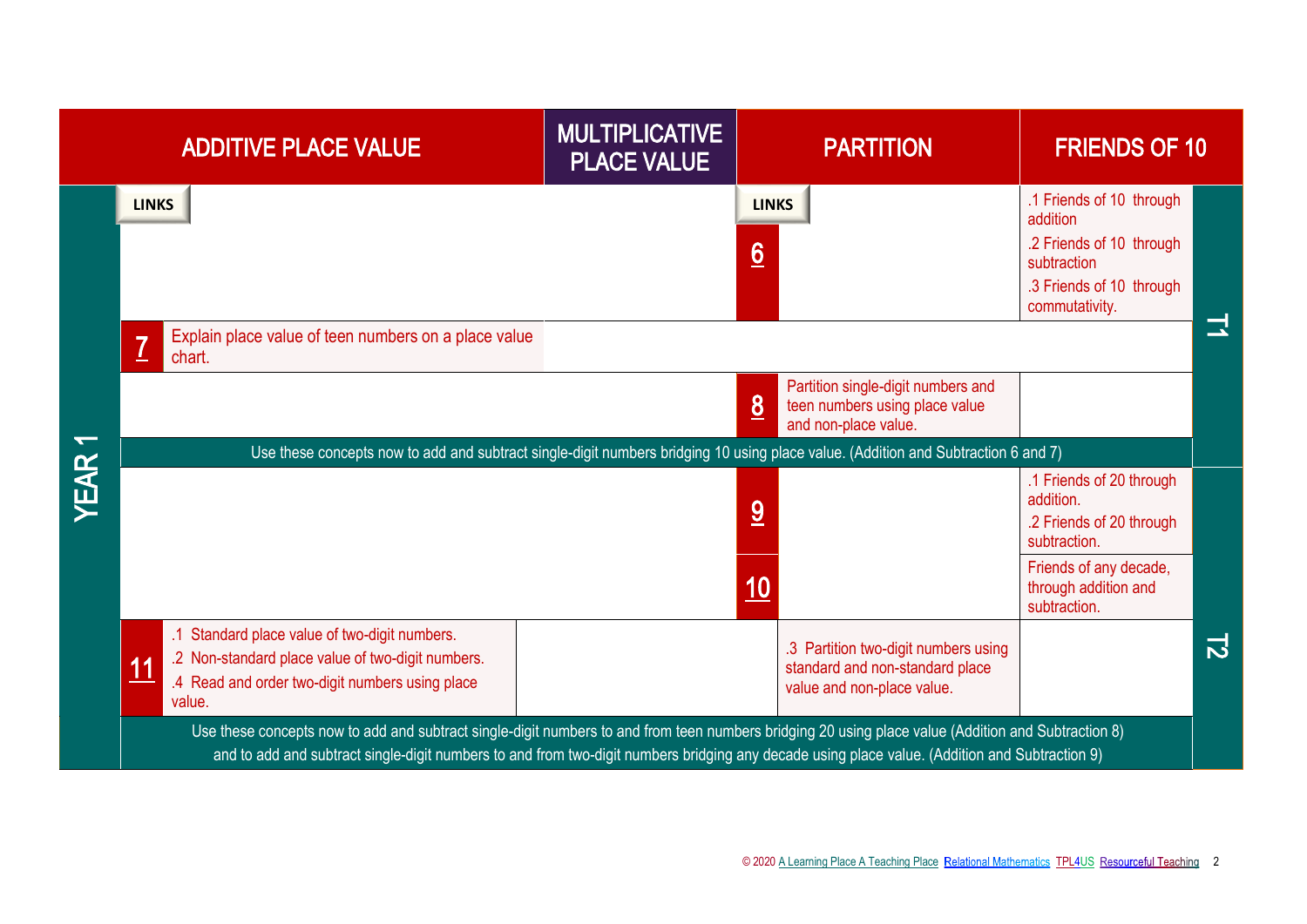|                                  |                                                                                                                                 | <b>ADDITIVE PLACE VALUE</b>                                                                                                                                                                                                                                              | <b>MULTIPLICATIVE</b><br><b>PLACE VALUE</b> |              | <b>PARTITION</b>                                                                                        | <b>FRIENDS OF 10</b>                                                 |   |  |
|----------------------------------|---------------------------------------------------------------------------------------------------------------------------------|--------------------------------------------------------------------------------------------------------------------------------------------------------------------------------------------------------------------------------------------------------------------------|---------------------------------------------|--------------|---------------------------------------------------------------------------------------------------------|----------------------------------------------------------------------|---|--|
|                                  | <b>LINKS</b><br><u> 12</u><br>(Also Patterns and Algebra 11)                                                                    | .1 Explain counting forwards by 10s on the decade.<br>.2 Explain counting backwards by 10s on the decade.<br>.3 Explain counting forwards by 10s off the decade.<br>.4 Explain counting backwards by 10s off the decade.                                                 |                                             | <b>LINKS</b> |                                                                                                         |                                                                      |   |  |
|                                  |                                                                                                                                 | Use this concept now to add and subtract tens numbers, counting by 10 on the decade. (Addition and Subtraction 13)<br>and to measure lengths using informal units grouped in tens, and using centimetres. (Measurement and Geometry 21)                                  |                                             |              |                                                                                                         |                                                                      |   |  |
|                                  |                                                                                                                                 |                                                                                                                                                                                                                                                                          |                                             | <u> 13</u>   | Partition tens numbers.                                                                                 |                                                                      |   |  |
| $\mathbf{\Omega}$<br><b>YEAR</b> |                                                                                                                                 |                                                                                                                                                                                                                                                                          |                                             | <u> 14</u>   |                                                                                                         | Identify friends of any<br>100, through addition<br>and subtraction. |   |  |
|                                  | 15<br>and ones.                                                                                                                 | .1 Explain standard and non-standard place value of<br>three-digit numbers grouping flexibly in hundreds, tens                                                                                                                                                           |                                             |              | .2 Partition three-digit numbers<br>using standard and non-standard<br>place value and non-place value. |                                                                      | 그 |  |
|                                  |                                                                                                                                 | .3 Read and order three-digit numbers using place value.                                                                                                                                                                                                                 |                                             |              |                                                                                                         |                                                                      |   |  |
|                                  |                                                                                                                                 | .1 Count forwards by 100s, 10s and 1s on and off the<br>hundred and decade from three-digit numbers.                                                                                                                                                                     |                                             |              |                                                                                                         |                                                                      |   |  |
|                                  | <u> 16</u><br>(Also Patterns and Algebra 12)                                                                                    | .2 Count backwards by 100s, 10s and 1s on and off the<br>hundred and decade from three-digit numbers.                                                                                                                                                                    |                                             |              |                                                                                                         |                                                                      |   |  |
|                                  | Use these concepts now to add and subtract tens numbers, partitioning to bridge to 100. (Addition and Subtraction 14)           |                                                                                                                                                                                                                                                                          |                                             |              |                                                                                                         |                                                                      |   |  |
|                                  |                                                                                                                                 | and to add and subtract tens numbers and two-digit numbers, counting by 10 off the decade. (Addition and Subtraction 15)<br>and add and subtract tens numbers and numbers with tens and ones, partitioning to bridge to 100 and some ones. (Addition and Subtraction 16) |                                             |              |                                                                                                         |                                                                      |   |  |
|                                  | and to add and subtract numbers with tens and ones, partitioning tens and ones using place value. (Addition and Subtraction 17) |                                                                                                                                                                                                                                                                          |                                             |              |                                                                                                         |                                                                      |   |  |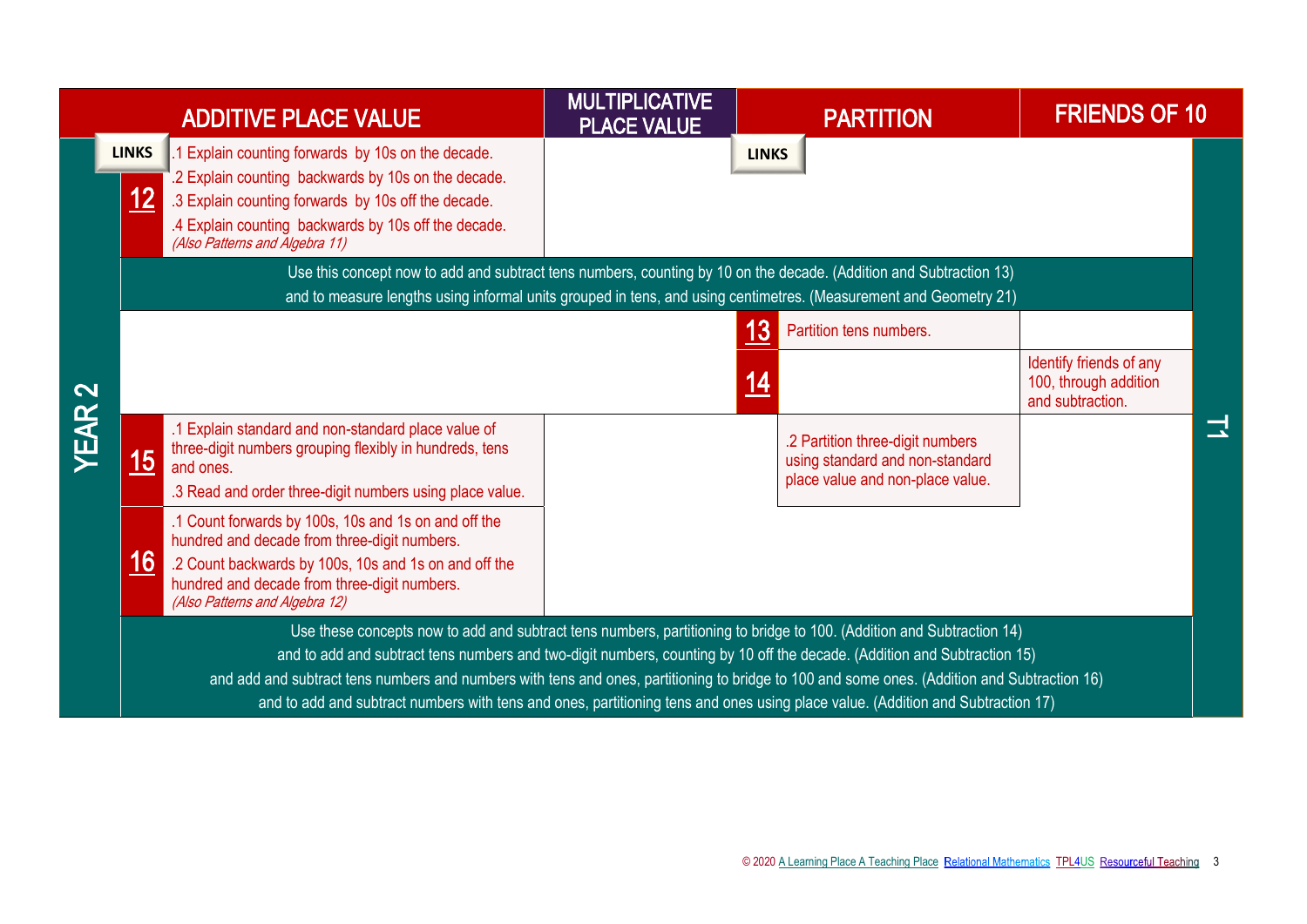|                  | <b>LINKS</b>                                                                                                    | <b>ADDITIVE PLACE VALUE</b>                                                                                                                                                                                                                                                                                                   | <b>MULTIPLICATIVE PLACE VALUE</b>                                                                                                                                                 | <b>PARTITION</b>                                                                                          | <b>FRIENDS OF 10</b> |  |
|------------------|-----------------------------------------------------------------------------------------------------------------|-------------------------------------------------------------------------------------------------------------------------------------------------------------------------------------------------------------------------------------------------------------------------------------------------------------------------------|-----------------------------------------------------------------------------------------------------------------------------------------------------------------------------------|-----------------------------------------------------------------------------------------------------------|----------------------|--|
| က<br><b>YEAR</b> | <u>17</u>                                                                                                       | Explain standard and non-standard place value of<br>four-digit numbers.<br>.3 Read and order four-digit numbers using place<br>value.<br>.4 Count forwards and backwards by 100s and 1000s<br>on and off the decade, hundred and thousand from<br>four-digit numbers, including over 1000s.<br>(Also Patterns and Algebra 16) | Use these concepts now to add and subtract three- and four-digit numbers using place value. (Addition and Subtraction 21)                                                         | .2 Partition four-digit<br>numbers using standard<br>and non-standard place<br>value and non-place value. |                      |  |
|                  | and to add and subtract three- and four-digit numbers as money using place value. (Addition and Subtraction 23) |                                                                                                                                                                                                                                                                                                                               |                                                                                                                                                                                   |                                                                                                           |                      |  |
|                  | 18                                                                                                              |                                                                                                                                                                                                                                                                                                                               | .1 Multiplicative place value of whole numbers to<br>ten-thousands by multiplying by 10.<br>.2 Multiplicative place value of whole numbers to<br>ten-thousands by dividing by 10. |                                                                                                           |                      |  |
|                  |                                                                                                                 |                                                                                                                                                                                                                                                                                                                               | Use this concept now to multiply and divide by 10 using multiplicative place value. (Multiplication and Division 9)                                                               |                                                                                                           |                      |  |
|                  |                                                                                                                 |                                                                                                                                                                                                                                                                                                                               | and to relate metric length units (metres, decimetres, centimetres and millimetres) to multiplicative place value. (Measurement and Geometry 30)                                  |                                                                                                           |                      |  |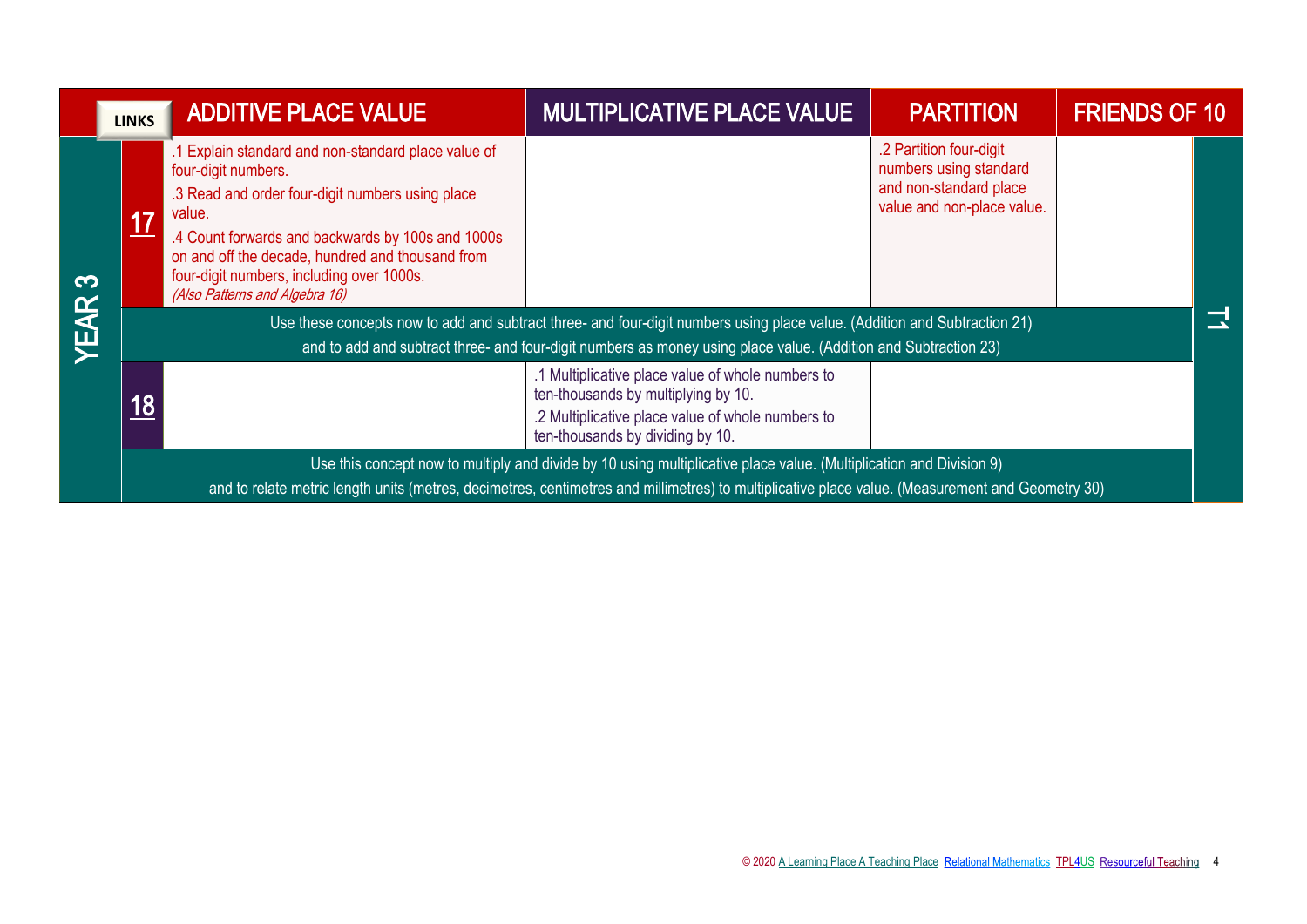|              | <b>LINKS</b> | <b>ADDITIVE PLACE VALUE</b>                                                                                                                                                                                                                                                            | <b>MULTIPLICATIVE PLACE VALUE</b>                                                                                                                                                                                                                                                                                                                                                                                                                                                                                                                                                                                                                                                                                                  | <b>PARTITION</b>                                                                                                 | <b>RELATED</b>                                                                                                                                                                         |   |
|--------------|--------------|----------------------------------------------------------------------------------------------------------------------------------------------------------------------------------------------------------------------------------------------------------------------------------------|------------------------------------------------------------------------------------------------------------------------------------------------------------------------------------------------------------------------------------------------------------------------------------------------------------------------------------------------------------------------------------------------------------------------------------------------------------------------------------------------------------------------------------------------------------------------------------------------------------------------------------------------------------------------------------------------------------------------------------|------------------------------------------------------------------------------------------------------------------|----------------------------------------------------------------------------------------------------------------------------------------------------------------------------------------|---|
|              | <u> 19</u>   | .1 Standard and non-standard place value of<br>five-digit numbers.<br>.3 Read and order five-digit numbers.<br>.4 Count forwards and backwards by 1000s,<br>100s, 10s and 1s on and off the decade,<br>hundred and thousand from five-digit<br>numbers. (Also Patterns and Algebra 21) |                                                                                                                                                                                                                                                                                                                                                                                                                                                                                                                                                                                                                                                                                                                                    | .2 Partition five-<br>digit numbers<br>using standard and<br>non-standard<br>place value and<br>non-place value. |                                                                                                                                                                                        |   |
|              |              |                                                                                                                                                                                                                                                                                        | Use this concept now to add and subtract five-digit numbers, including as money, using place value. (Addition and Subtraction 24)                                                                                                                                                                                                                                                                                                                                                                                                                                                                                                                                                                                                  |                                                                                                                  |                                                                                                                                                                                        |   |
| <b>YEAR4</b> | 20<br>21     |                                                                                                                                                                                                                                                                                        | .1 Multiplicative place value of decimals to tenths by<br>dividing 1 by 10 to get tenths.<br>.2 Multiplicative place value of decimals to tenths by<br>multiplying tenths by 10 to get 1.<br>.3 Standard and non-standard place value of decimals to<br>tenths.<br>.4 Express tenths as both fraction and decimal. (Also<br><b>Fractions and Decimals 11)</b><br>.1 Multiplicative place value to hundredths by dividing a<br>tenth by 10 to get hundredths.<br>.2 Multiplicative place value to hundredths by multiplying<br>hundredths by 10 to get tenths.<br>.3 Standard and non-standard place value of decimals to<br>hundredths.<br>.4 Express hundredths as both fraction and decimal.<br>(Also Fractions and Decimals 12) |                                                                                                                  |                                                                                                                                                                                        |   |
|              |              |                                                                                                                                                                                                                                                                                        | Use these concepts now to convert between metres, centimetres, millimetres and millilitres, litres and grams, kilograms. (Measurement and Geometry 39, 45, 47)                                                                                                                                                                                                                                                                                                                                                                                                                                                                                                                                                                     |                                                                                                                  |                                                                                                                                                                                        |   |
|              |              |                                                                                                                                                                                                                                                                                        |                                                                                                                                                                                                                                                                                                                                                                                                                                                                                                                                                                                                                                                                                                                                    | 22                                                                                                               | Recognise that amounts of money are written with<br>two decimal places and cents are a fraction of a<br>dollar. (Also Money Financial Mathematics 11,<br><b>Fractions Decimals 16)</b> | 고 |
|              |              |                                                                                                                                                                                                                                                                                        |                                                                                                                                                                                                                                                                                                                                                                                                                                                                                                                                                                                                                                                                                                                                    | 23<br>Decimals 17)                                                                                               | Round a number with one or two decimal places to<br>the nearest whole number. (Also Fractions and                                                                                      |   |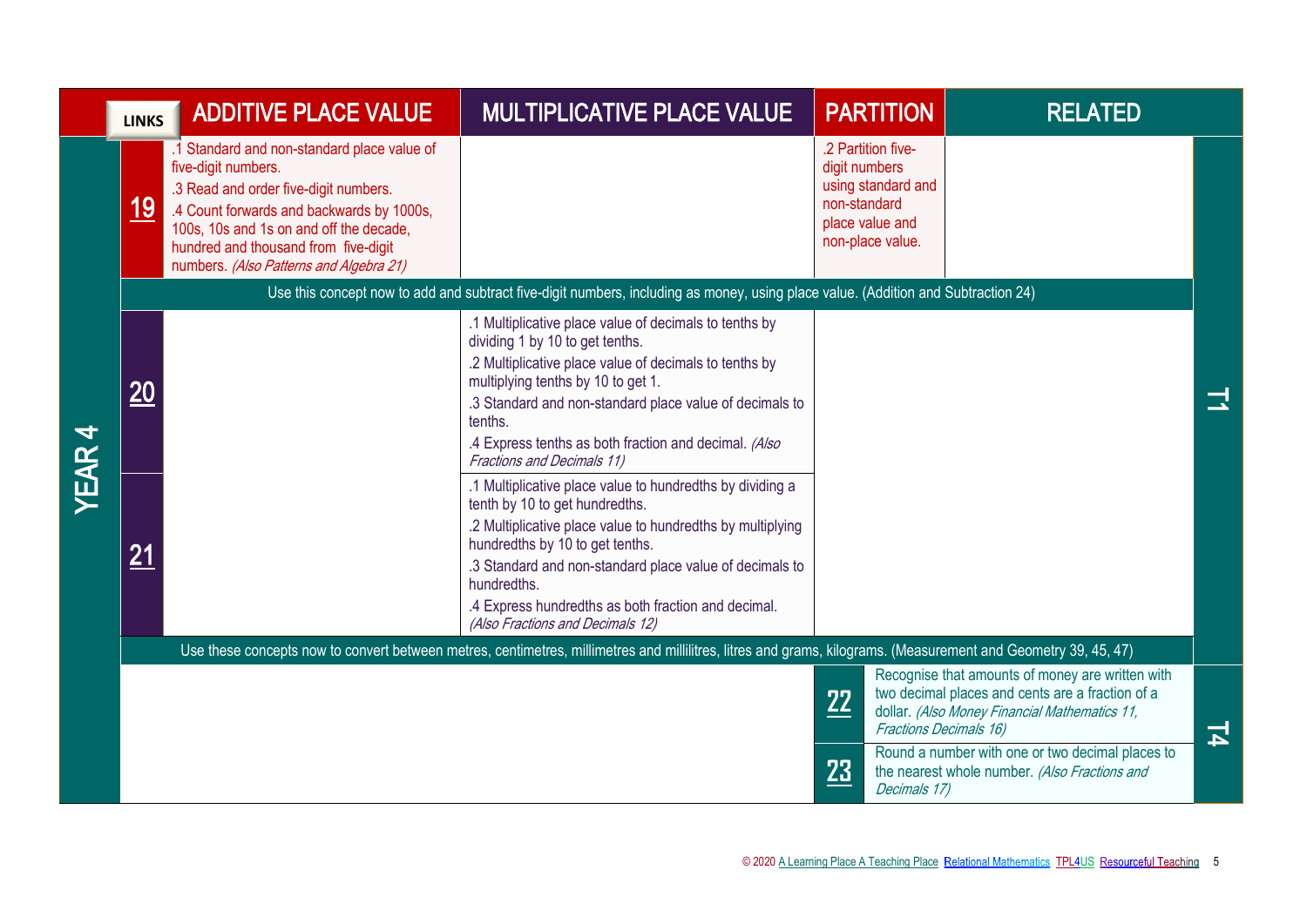|                 |                    | <b>ADDITIVE PLACE VALUE</b> | <b>MULTIPLICATIVE PLACE VALUE</b>                                                                                                                                                               | <b>RELATED</b>                                                                                                                                                                      |   |
|-----------------|--------------------|-----------------------------|-------------------------------------------------------------------------------------------------------------------------------------------------------------------------------------------------|-------------------------------------------------------------------------------------------------------------------------------------------------------------------------------------|---|
|                 | <b>LINKS</b><br>24 |                             | Multiplicative place value of whole numbers and<br>decimals to hundredths by multiplying and dividing by<br>10, 100 and 1000. (Also Fractions and Decimals 18)                                  |                                                                                                                                                                                     |   |
|                 | 25                 |                             | Standard and non-standard, and multiplicative place value of whole numbers and decimals to<br>thousandths, expressing decimals as both decimals and fractions. (Also Fractions and Decimals 19) |                                                                                                                                                                                     |   |
|                 |                    |                             | Use these concepts now to relate metric length units decametres, hectometres, kilometres and grams, kilograms, tonnes. (Measurement and Geometry 51, 57)                                        |                                                                                                                                                                                     |   |
| 5<br><b>EAR</b> |                    |                             |                                                                                                                                                                                                 | Order decimals to thousandths on a number line,<br>recording decimals as fractions and decimals. (Also<br><b>Fractions and Decimals 22)</b>                                         |   |
|                 |                    |                             |                                                                                                                                                                                                 | .1 Explain patterns that increase by adding fractions.<br>.2 Explain patterns that decrease by subtracting<br>fractions.                                                            | ದ |
|                 | 27                 |                             |                                                                                                                                                                                                 | .3 Explain patterns that increase by adding decimals.<br>.4 Explain patterns that decrease by subtracting<br>decimals. (Also Fractions and Decimals 24, Patterns and<br>Algebra 28) |   |
|                 |                    |                             | Use these concepts now to add and subtract fractions with the same denominator (Addition and Subtraction 28)                                                                                    |                                                                                                                                                                                     |   |